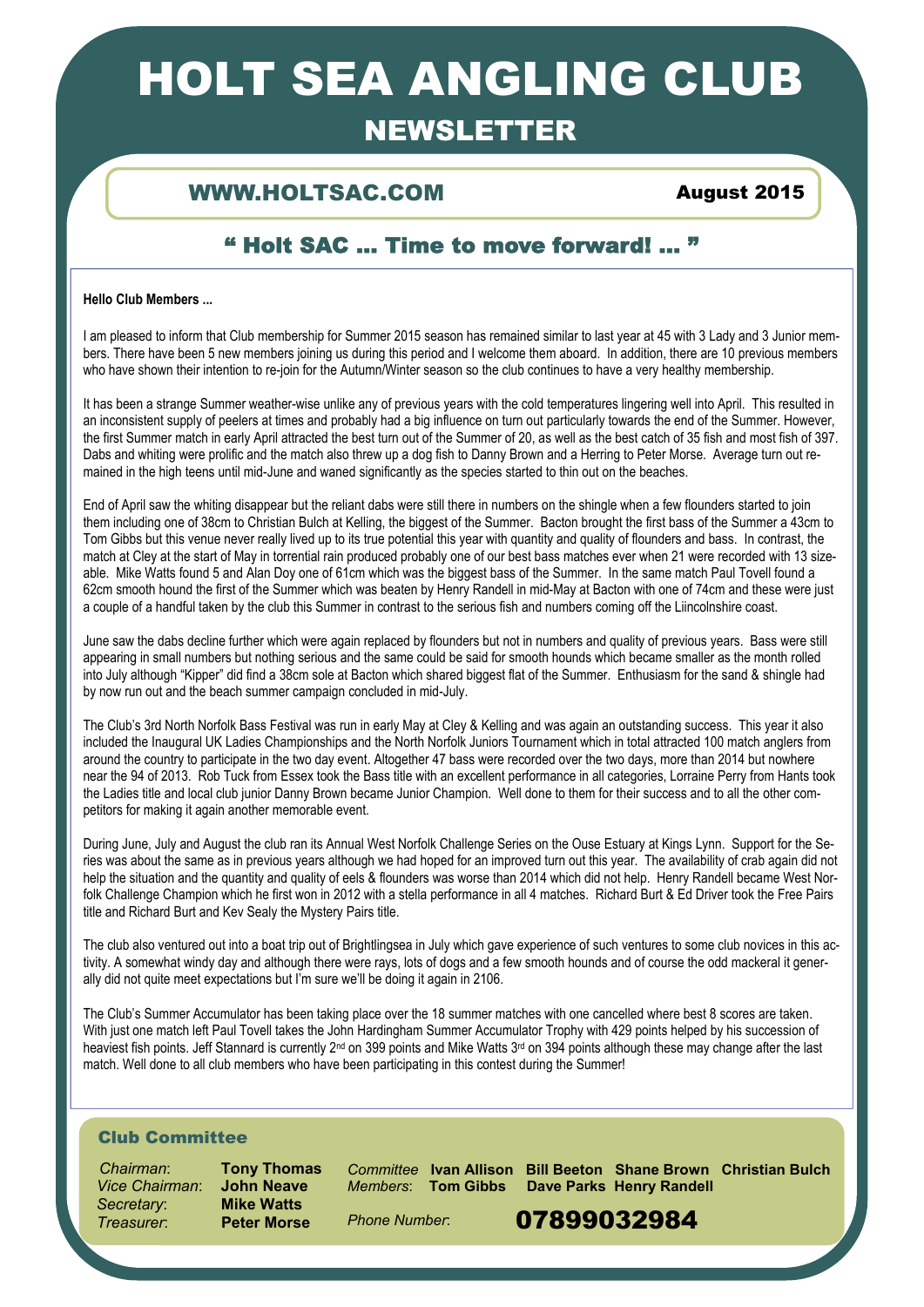# HOLT SEA ANGLING CLUB

# NEWSLETTER

# **WW.HOLTSAC.COM August 2015**

Prior and during the Summer the club has been collaborating with Sabre Tackle Cromer in various activities and leagues. The 1<sup>st</sup> two Summer club matches completed the Sabre Tackle Winter League with Shane Brown taking top spot with 281 points, Tony Thomas 2<sup>nd</sup> on 278 points and Mark Borley & Christian Bulch tieing for 3<sup>rd</sup> on 375 points. The Sabre Tackle Summer League has been run over 12 of the Summer beach matches with one cancelled with the best 8 matches counting. With just one match remaining Paul Tovell has again taken the title without the help this time of heaviest fish on 373 points from his sparring partner Keith Morley on 372 points with John Neave currently on 254 points who can be caught. The club is also venturing out with Sabre Tackle on fortnightly Wednesday Evening matches from now into the Winter for the more serious match anglers in the club. There is a few bob at stake and if the first two are anything to go by it will certainly hone ones match skills.

On the non-club scene two of our members in Jake Cooper and Henry Randell were selected to fish for the England Youth Team in the Homes Internationals in Ireland in the Summer. The Team won Gold which they had also won the previous year in Scotland where Henry also played a big part. Henry has also been selected to travel with the England Youth Team for the Youth Worlds in Holland in the Autumn and he is almost certain to fish. Well done to both these lads for an outstanding performance!

With the Summer Campaign almost complete our attention now moves onto our busiest time of the year where we have a full schedule of 16 club and Open matches up to and including New Year's day. The club is here to enable you to enjoy your sport so participate whenever you can particularly in the Open matches where a healthy attendance helps to raise the profile of the club. There will also be an Orford Trip on Wednesday 11<sup>th</sup> November sponsored by the club so if interested book as soon as it is announced as numbers could be limited.

The club is also responsible for Organising and running the TronixPro National Sea League Final which this year is in Eastbourne at the end of November. To compliment this, the club is also responsible for the North Norfolk NSL Teams of 5 Sea league which starts at Bacton on 10<sup>th</sup> October. This year we have a number of new teams joining us which will take us up to 8 or even 10 teams. In the past it has been difficult to ensure all club members participate in teams so Tom Gibbs (07747779826) has offered to coordinate the placing of club members in teams. So if you are interested in fishing in a team please contact Tom and remember the National Sea League Final may well be held in North Norfolk in 2016.

To add to all this team activity the club is considering running an Invitation "Tackle Shop" Teams of 5 Challenge during 2016 which would comprise of 4 matches fished on the East Coast during the year so watch this space on this one.

On the rules front, our Secretary Mike Watts has been working with EIFCA regarding clarification of two issues that were raised during the summer namely …

- 1. The taking of undersize fish from the beach by Recreational Anglers.
- 2. The use of edible peelers for bait by Recreational Anglers.

For 1. EIFCA has changed their opinion regarding the interpretation of EU legislation for the minimum landing sizes to include fish landed by recreational fishermen not just motorised vessels as was the original interpretation.

For 2. The EIFCA byelaw regarding the use of edible crabs for bait is up to date. It is quite specific that within our region it is not allowed. ( http://www.eastern-ifca.gov.uk/documents/eifca byelaws april 2011.pdf)

Please be aware of these two rulings and be careful not to get a black mark against the club regarding these matters as the club would then have to take appropriate action. Please contact Mike if you have any queries about these rulings.

Well that's all for now with plenty of action to look forward to over the coming months so let's hope the fish oblige!

See you all on the shingle or sand soon!

Regards,

an

**Tony Thomas Club, Chairman**